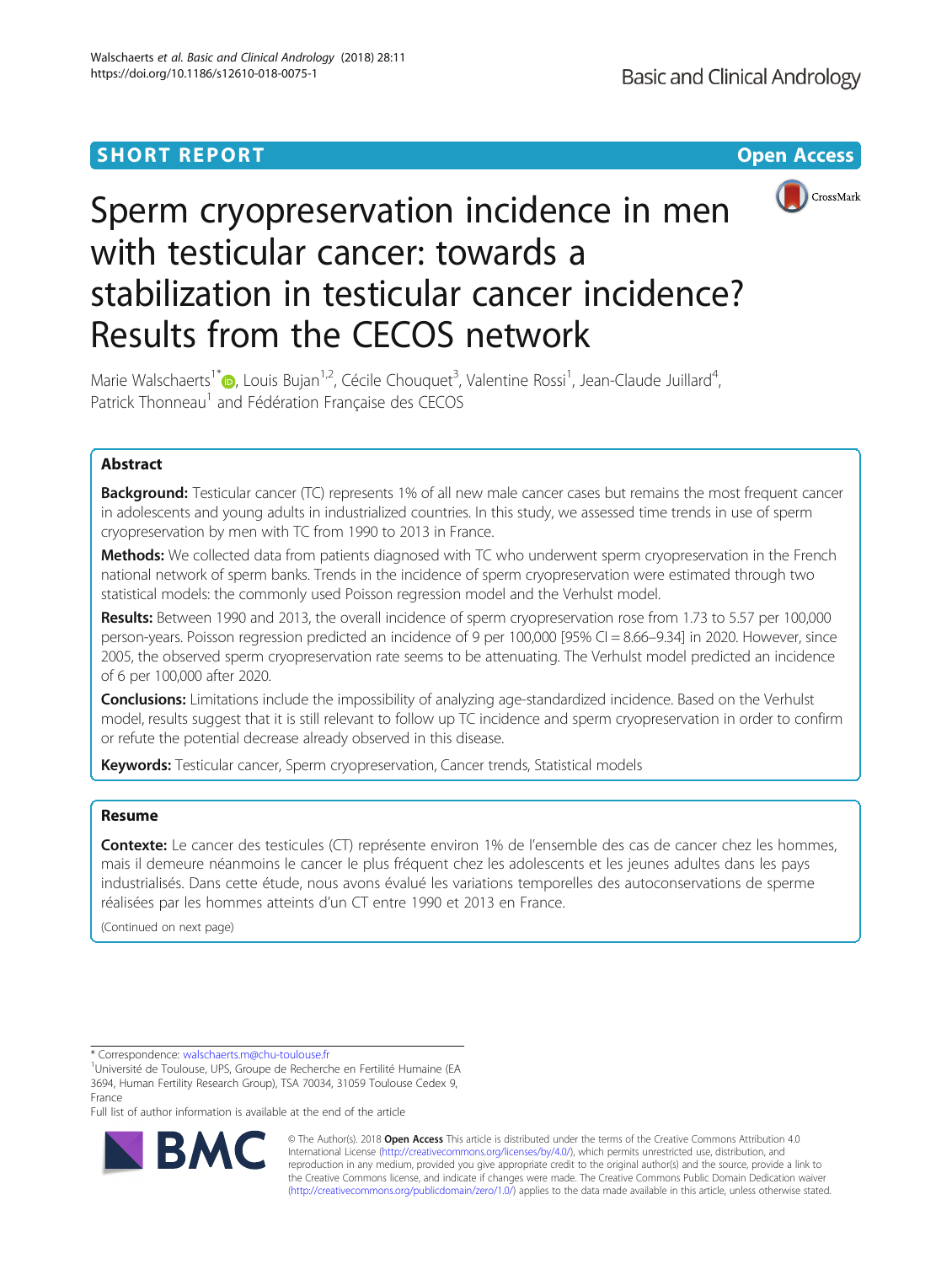## (Continued from previous page)

Méthodes: Les données proviennent des autoconservations de sperme réalisées auprès de patients diagnostiqués avec CT, issues du réseau national français des banques de sperme. Les tendances de l'incidence des autoconservations de sperme ont été estimées à l'aide de deux modèles statistiques: la régression de Poisson, couramment utilisée, et le modèle de Verhulst.

Résultats: Entre 1990 et 2013, l'incidence globale des autoconservations de sperme est. passée de 1,73 à 5,57 pour 100,000 personnes-années. La régression de Poisson montre une estimation de l'incidence de près de 9 pour 100,000 [IC à 95% = 8,66-9,34] en 2020. Cependant, depuis 2005, le taux observé des autoconservations de sperme semble s'atténuer. Le modèle de Verhulst estime alors une incidence aux alentours de 6 pour 100,000 après 2020.

Conclusions: Les limites de cette étude comprennent l'impossibilité d'analyser l'incidence standardisée sur l'âge. Sur la base du modèle de Verhulst, les résultats suggèrent qu'il est. toujours et encore pertinent d'étudier l'évolution de l'incidence du cancer du testicule et des autoconservations de sperme afin de confirmer ou non la diminution/ stagnation potentielle déjà observée dans cette maladie.

Mots clé: Cancer du testicule, Autoconservation de sperme, Tendances, Modèles statistiques

# Background

Over the past quarter century and particularly in the last decade, the incidence of testicular cancer (TC) has been rising rapidly while at the same time major advances in therapeutic management have led to improved prognoses and survival rates  $[1-4]$  $[1-4]$  $[1-4]$  $[1-4]$  $[1-4]$ . Although it is a relatively rare disease which accounts for approximately 1% of all new male cancer cases, TC remains the most frequent cancer in adolescents and young adults in industrialized countries [[5](#page-4-0)–[8](#page-4-0)].

An important issue for these young men is how TC and its treatment will affect, transiently or permanently, their future fertility [\[9](#page-4-0), [10\]](#page-4-0). So far, banking samples of semen before treatment is considered as the most appropriate approach [\[11](#page-4-0)]. In France, a unique public network of sperm banks (the Centre d'Etude et de Conservation des Oeufs et du Sperme humain, CECOS) was established in 1973 and covers the whole country through 24 affiliated regional sperm banks. We recently published the trends for 1973–2007 in sperm cryopreservation for TC throughout this French network, showing an increasing use of sperm banking during this period [[12\]](#page-4-0).

Assessment of TC incidence rate is a worldwide key public health objective in order to predict future trends towards increase or stabilization of this disease, the rate of incidence increase according to country, and regional trends. Several important facts must be highlighted. Firstly, the highest TC incidence rates are observed in North European countries: Norway (12.7 per 100,000 person-years), Denmark (13.4 per 100,000), but rates are also high in East European countries (9.4 per 100,000 in Slovenia) [\[13](#page-4-0)]. Secondly, the steepest increases of incidence are often observed in countries with a formerly lower incidence (especially southern European countries: 5.5% per year in Spain), and affecting countries with the highest TC incidence rates (for example Switzerland with an annual increase of 1.8%, and an incidence rate of 12.7 per 100,000) [\[13](#page-4-0)]. Thirdly, during the last decade the rise in incidence rates has stabilized in the United Kingdom, Denmark and Austria [[13](#page-4-0)].

In France, the TC incidence rate was 5.7 per 100,000 in 2000–2004 [\[8](#page-4-0)]. However, estimations of testicular cancer incidence were based on specific cancer registries in some regions (six registries). No countrywide cancer register exists in France. Thus, registration of annual TC sperm bank procedures, especially in countries such as France which have a single standardized sperm bank network, provides an opportunity to assess indirectly global TC incidence, and consequently to formulate hypotheses regarding TC incidence trends.

The aim of our study was to estimate testicular cancer incidence trends from time trends in use of sperm cryopreservation over the period 1990–2013 by men with testicular cancer.

# **Methods**

#### Data

In this study, we used data from patients who were diagnosed with testicular germ cell tumors and referred to the CECOS national network of sperm banks for sperm cryopreservation. Information was obtained from the national network of sperm banks (in Alsace, Aquitaine, Auvergne, Basse-Normandie, Bretagne, Centre, Champagne-Ardenne, Franche-Comté, Haute-Normandie, Ile de France, Languedoc-Roussillon, Lorraine, Midi-Pyrénées, Nord-Pas de Calais, Pays de la Loire, Picardie, Provence-Alpes-Côte d'Azur, and Rhône-Alpes) for the period 1990 to 2013.

Incidence was calculated from the number of sperm cryopreservations divided by the total French male population (men aged 18–49 years, with a mean annual number of 17,823,090 person-years, provided by the National Institute of Statistics (INSEE)). Incidence was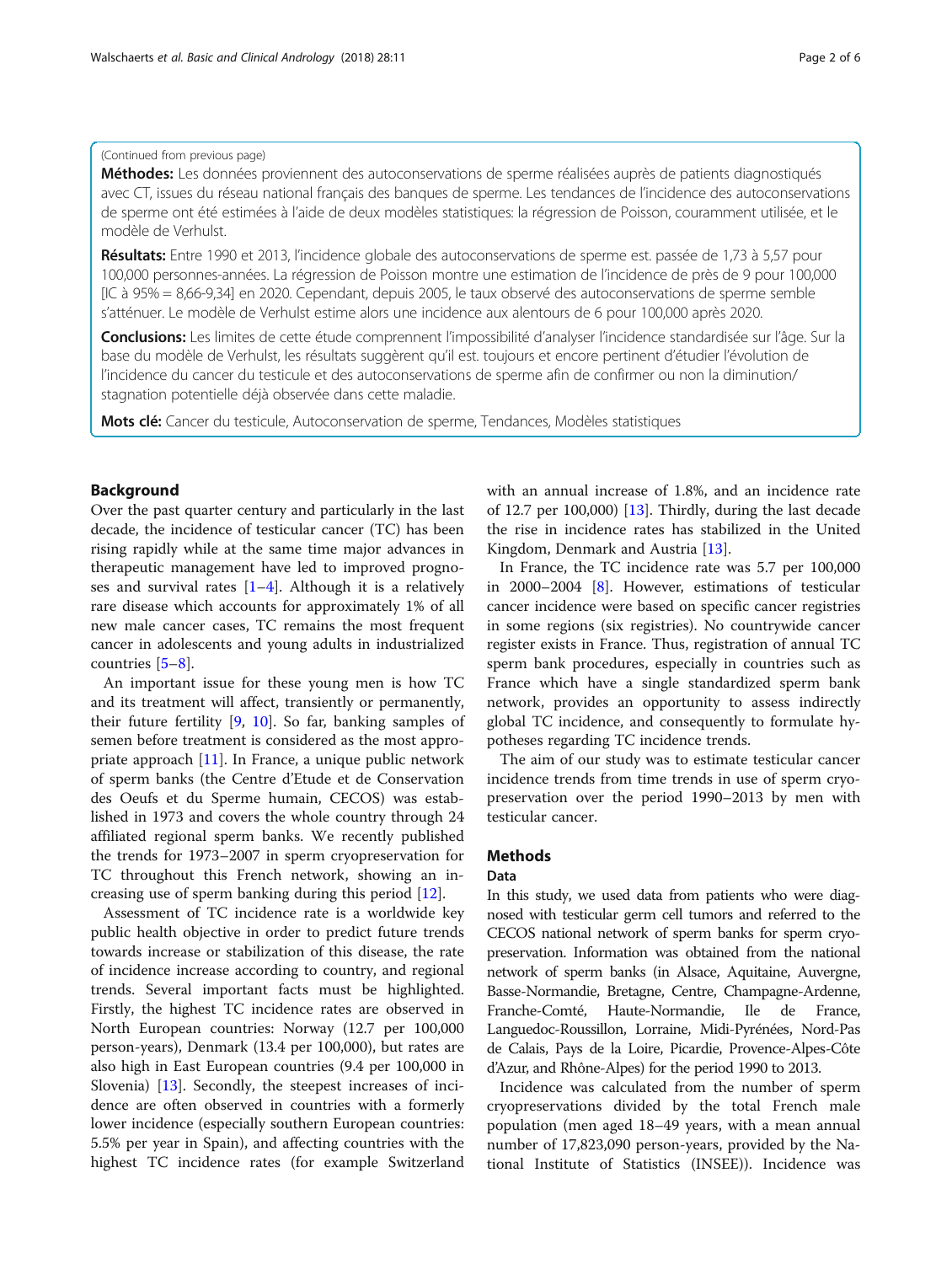expressed per 100,000 person-years. The National Cancer Agency (Institut National du Cancer, INCa) provided the estimated incidence of men presenting with testicular cancer between 1990 and 2012 [[14\]](#page-4-0).

#### Statistical analysis

In order to estimate trends in the incidence of sperm cryopreservation, we used two statistical models.

Firstly, the Poisson regression model, which is commonly used in this type of estimation [[15](#page-4-0), [16](#page-4-0)]. The mathematical equation for the Poisson regression model is  $(Y|t) = e^{\log(\exp(\exp(\theta))) + \beta' t}$ . Exposure represents the person-years and was calculated on the total French male population.  $β'$  is the estimated coefficient which gives the average annual percent change of incidence of sperm cryopreservation.

Secondly, we used the Verhulst (or growth logistic) model [\[17](#page-5-0), [18](#page-5-0)] defined through the following mathematical eq.  $Y(t) = \frac{Y(0)K}{Y(0)+(K-Y(0))e^{-rt}}$  where  $Y(0)$  is the sperm cryopreservation incidence in 1990, and K and r the estimated coefficients. The coefficient r is called the proportionality coefficient or Malthusian parameter (rate of maximum population growth). The second parameter K is called the carrying capacity and gives the maximum sperm cryopreservation incidence or the sperm cryopreservation plateau (level-off). In order to estimate r and K, the mean square error method (MSE) was used. A range of r and K values were first defined and the MSE was then calculated for each r and K value. We selected the couple (r, K) which had the smallest MSE.

Finally, the predictions of trends in sperm cryopreservation incidence given by the two models (the Poisson regression model and the Verhulst model) were compared with the true sperm cryopreservation incidence rate observed in the CECOS network of French regional sperm banks.

The statistical analyses were performed using R software (CRAN) with a significance level of .05.

The datasets used and analyzed during the current study are available from the corresponding author on reasonable request.

# Results

The number of men using sperm cryopreservation rose from 299 in 1990 to 1025 in 2005, a mean increase of 16% per year. The annual increase fell to 1.54% up to 2011, when 1120 men used sperm cryopreservation (Table 1). In 2013, this number decreased to 1012.

In the Fig. [1,](#page-3-0) two models were performed using the incidence of men with TC who used sperm cryopreservation (gray point) between 1990 and 2013: the Poisson regression model (blue line with confidence intervals) and the Verhulst model (single orange line). The estimated incidence of men with TC in France (INCa data) is shown in green (dashed line with triangle).

The overall incidence of sperm cryopreservation rose from 1.73 to 5.57 per 100,000 between 1990 and 2013. The maximum incidence was observed in 2011 with 6.14 per 100,000.

The Poisson regression model predicted an incidence rising from 2.64 to 6.76 per 100,000 between 1990 and 2013, and suggested that the incidence would reach 9.00 per 100,000 [95% confidence interval CI = 8.66–9.34] in 2020. The annual percent change was estimated at 4.16% [95% CI = 3.98–4.39]. The Poisson regression model suggested that the incidence would increase after 2013. However, the Figure shows that the predictions performed by this model do not seem to fit the trend and were above the observed incidence of sperm cryopreservation. After 2005, the data are in favor of a pause in the increase of sperm cryopreservation incidence.

The Verhulst model was more in line with the observed data, showing attenuation in the incidence of

Table 1 Rates and numbers of men using sperm cryopreservation for testicular cancer in the CECOS network from 1990 to 2013 and predictions after 2013 derived from the Poisson regression model and the Verhulst model

| Mean annual number<br>of 100,000 person-years <sup>a</sup> |        | Rates (number)                   |                          |                |
|------------------------------------------------------------|--------|----------------------------------|--------------------------|----------------|
|                                                            |        | Men using sperm cryopreservation | Poisson regression model | Verhulst model |
| 1990                                                       | 172.69 | .73 (299)                        | 2.64(456)                | 1.96 (340)     |
| 1995                                                       | 174.33 | 2.95(515)                        | 3.24(565)                | 3.27(576)      |
| 2000                                                       | 177.58 | 4.64(824)                        | 3.98 (706)               | 4.48 (802)     |
| 2005                                                       | 183.52 | 5.59 (1025)                      | 4.88 (895)               | 5.27 (956)     |
| 2010                                                       | 182.91 | 5.52 (1009)                      | 5.98 (1094)              | 5.68 (1037)    |
| 2015                                                       | 183.00 |                                  | 7.34 (1343)              | 5.87 (1073)    |
| 2020                                                       | 183.48 |                                  | 9.00(1652)               | 5.94 (1089)    |

a<br>Mean annual number of 100,000 person-years means that, for example, in 1990, 17,269,000 men aged between 18 and 49 years old were at risk of developing testicular cancer in France. The incidence of sperm cryopreservation was calculated as the number of sperm cryopreservations divided by the mean annual number of 100,000 person-years for each year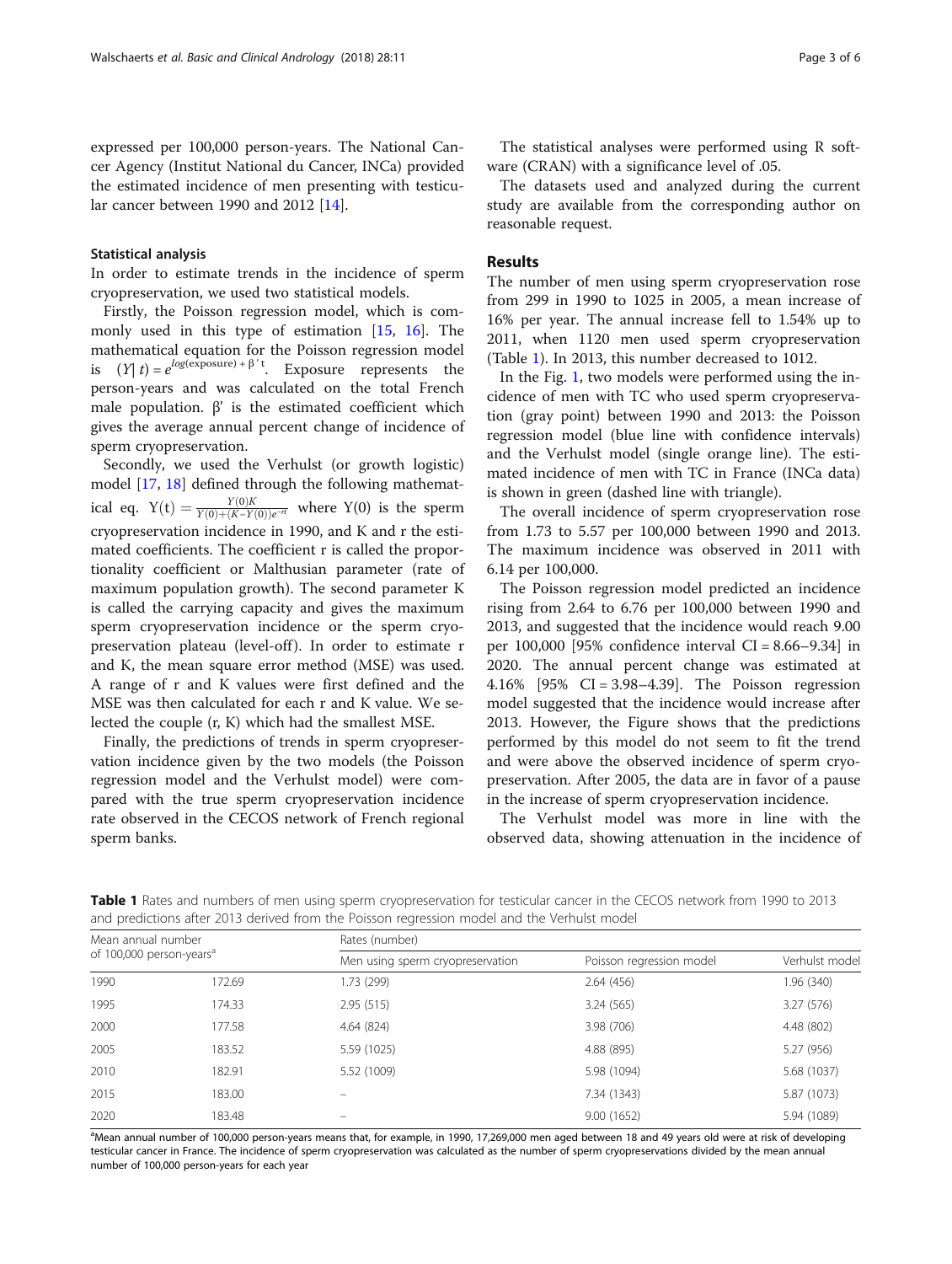<span id="page-3-0"></span>

sperm cryopreservation after 2005. Predictions performed by this model showed an incidence of sperm cryopreservation rising from 1.96 to 5.81 per 100,000 between 1990 and 2013, and to 5.98 per 100,000 in 2020. The Verhulst model estimated that the maximum incidence of sperm cryopreservation will be 6 per 100,000 after 2020, which will represent 1100 men visiting a sperm bank.

The trends estimated by the Verhulst model are much closer to the estimated TC incidence based on the National Cancer Institute data than the Poisson regression trends.

# **Discussion**

Our results showed strong evidence for increasing use of sperm cryopreservation by men with TC between 1990 and 2013, rising from 1.73 to 5.57 per 100,000 person-years. Interestingly, this annual increase is in agreement with the TC incidence observed in other studies worldwide [\[8](#page-4-0), [13](#page-4-0), [19](#page-5-0)].

However, we observed a slight attenuation beginning after 2005, as the incidence decreased from 5.58 in 2005 to 5.57 in 2013. A similar decrease in the incidence rate of TC has recently been reported in other countries in Northern Europe, in the United States and Australia [\[8](#page-4-0), [20\]](#page-5-0). Although this study does not show attenuation in France, the testicular cancer data were only collected up to 2004. The same remark could be made regarding the

study of Le Cornet et al. [\[19\]](#page-5-0). They showed that the greatest increase of TC incidence was in France, with over 2500 new cases estimated in 2025. However, this estimation was calculated for the period 1988–2007. In the light of these findings, our observed trends and attenuation need to be strengthened by prospective studies on TC.

In order to explain this transition, Znaor et al. studied generational transitions in 38 countries and showed that a deceleration in risk occurred in younger generations born in the 1960s and 1970s, but only in the most developed countries [\[20](#page-5-0)]. This generational effect had already been observed for men born during World War II. It has been suggested that modifications in lifestyle exposure to etiological factors for TC could account for these two changes.

In our study, we used two methods to model the number of sperm cryopreservations for TC between 1990 and 2013. Poisson regression is a commonly used method for modeling count data in cancers such as TC (rare events with few new cases per year [[16\]](#page-4-0)). However, in this method, the estimated coefficient is a constant rate parameter which cannot take into account changes in data trend. Sperm cryopreservation observations throughout the CECOS network showed a higher increase before 2005 and an attenuation afterwards. The second method, the Verhulst model, assumes that the growth rate (or incidence) will tend to the value K,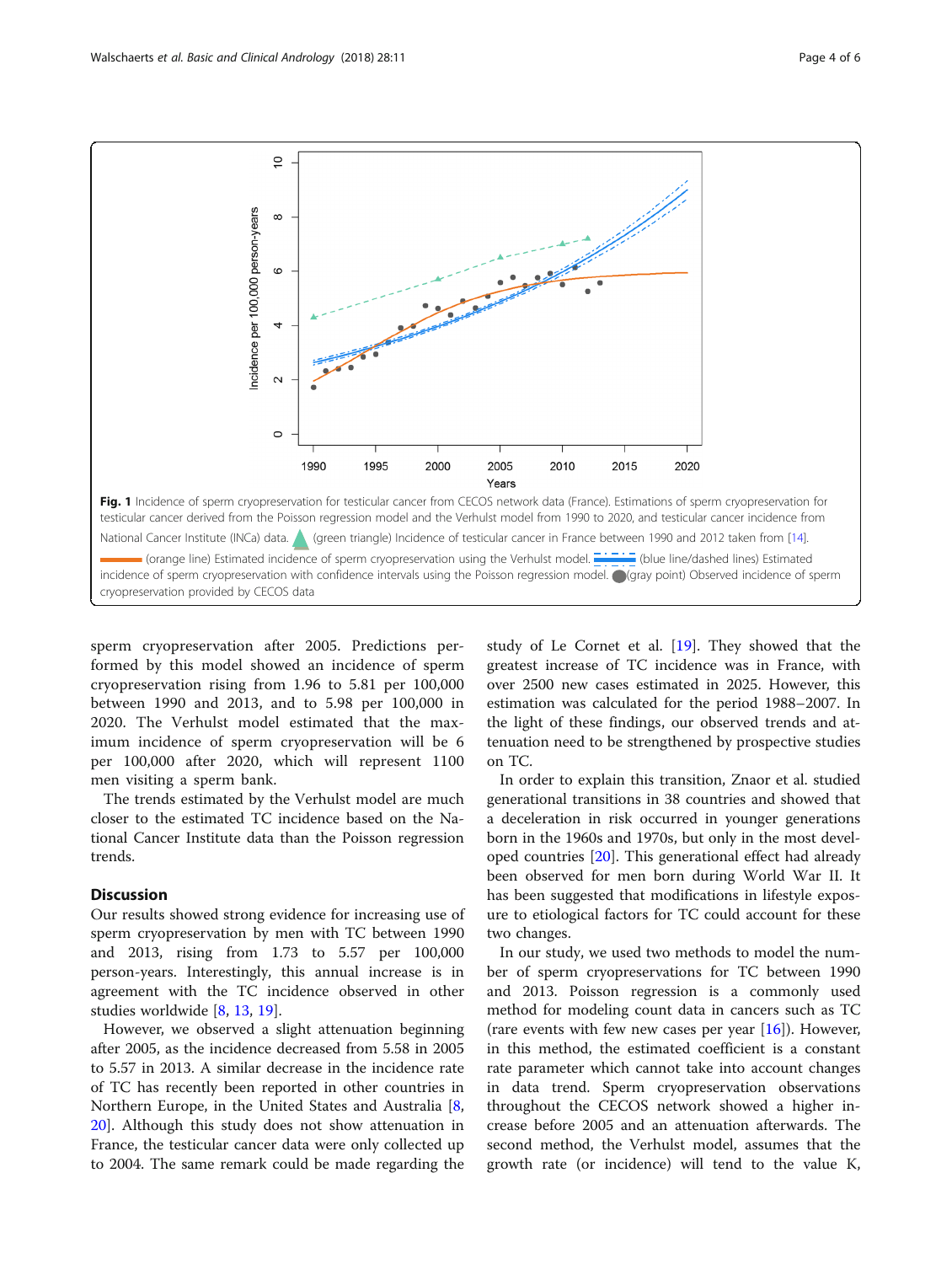<span id="page-4-0"></span>which is here the maximum sperm cryopreservation incidence. This model could therefore take into account trend changes in incidence and therefore the attenuation in sperm cryopreservation before TC that was recorded by the CECOS sperm bank network.

# Limitations

Although the crude sperm cryopreservation incidence observed in our series was not age-standardized (our data were totally anonymous), it is still a good indirect indicator of the trend of the true incidence of TC. From 1994 onwards, sperm cryopreservation was systematically performed before cancer treatment and the samples were stored in the French regional sperm bank network (CECOS). Within recent decades, pediatricians and uro-andrologists have made every effort to provide adolescents and young adults diagnosed with TC with the possibility of sperm banking in order to preserve their ability to procreate. Although not all patients with TC wish to perform sperm cryopreservation, we have observed an increasing number of these procedures over the last 20 years, leading to a good correlation between the total number of TC and the number of sperm cryopreservation procedures.

## Conclusions

Sperm cryopreservation incidence in TC confirms a trend toward a slight attenuation or plateau in the TC incidence rate. With regard to TC incidence, the Verhulst model seems more efficient than the Poisson model. As a matter of public health policy, it is important to follow up TC incidence and sperm cryopreservation so that the decrease in this disease can be confirmed or refuted. In the meantime, it remains and will always remain important to identify the causes of TC and trends in the incidence of the disease, and to protect the health and future fertility of young men.

#### Abbreviations

CECOS: Centre d'Etude et de Conservation des Oeufs et du Sperme humain; TC: testicular cancer

#### Acknowledgments

The authors thank Nina Crowte for English language revision.

#### Availability of data and materials

Given in the manuscript (Methods section).

#### Authors' contributions

M.W. had full access to all the data in the study and takes responsibility for the integrity of the data and the accuracy of the data analysis. M.W., L.B. and P.T. designed the study, conceptualized the manuscript, wrote the first draft, assisted in interpretation of data, and provided critical revision of the manuscript. J.C.J. and Federation Française des CECOS contributed to the acquisition of data. M.W., V.R. and C.C. oversaw the statistical analysis. All authors read and approved the final manuscript.

#### Competing interest

The authors declare that they have no competing interests.

Ethics approval and consent to participate Not applicable.

# Consent for publication

Not applicable.

#### Publisher's Note

Springer Nature remains neutral with regard to jurisdictional claims in published maps and institutional affiliations.

#### Author details

<sup>1</sup>Université de Toulouse, UPS, Groupe de Recherche en Fertilité Humaine (EA 3694, Human Fertility Research Group), TSA 70034, 31059 Toulouse Cedex 9, France. <sup>2</sup>CECOS Groupe d'Activité de Médecine de la Reproduction, CHU Toulouse, Toulouse, France. <sup>3</sup>Institut de Mathématiques de Toulouse Laboratoire de Statistique et Probabilités, CNRS (UMR 5219), Paul Sabatier Université, Toulouse, France. <sup>4</sup>AP-HP CCS SI Patient, Hôpital Rothschild, Paris, France.

#### Received: 27 March 2018 Accepted: 26 June 2018 Published online: 03 August 2018

#### References

- 1. Sant M, Allemani C, Santaquilani M, Knijn A, Marchesi F, Capocaccia R. EUROCARE-4. Survival of cancer patients diagnosed in 1995-1999. Results and commentary. Eur J Cancer. 2009;45:931–91.
- 2. Verhoeven R, Houterman S, Kiemeney B, Koldewijn E, Coebergh JW. Testicular cancer: marked birth cohort effects on incidence and a decline in mortality in southern Netherlands since 1970. Int J Cancer. 2008;122:639–42.
- 3. Bosetti C, Bertuccio P, Chatenoud L, Negri E, La Vecchia C, Levi F. Trends in mortality from urologic cancers in Europe, 1970-2008. Eur Urol. 2011;60:1–15.
- 4. Huyghe E, Plante P, Thonneau PF. Testicular cancer variations in time and space in Europe. Eur Urol. 2007;51:621–8.
- 5. Parkin DM, Ferlay J, Curado MP, Bray F, Edwards B, Shin HR, et al. Fifty years of cancer incidence: CI5 I-IX. Int J Cancer. 2011;127:2918–27.
- 6. Ferlay J, Shin HR, Bray F, Forman D, Mathers C, Parkin DM. Estimates of worldwide burden of cancer in 2008: GLOBOCAN 2008. Int J Cancer. 2008; 127:2893–917.
- 7. Bray F, Richiardi L, Ekbom A, Pukkala E, Cuninkova M, Moller H. Trends in testicular cancer incidence and mortality in 22 European countries: continuing increases in incidence and declines in mortality. Int J Cancer. 2006;118:3099–111.
- 8. Znaor A, Lortet-Tieulent J, Jemal A, Bray F. International variations and trends in testicular cancer incidence and mortality. Eur Urol. 2014;65: 1095–106.
- 9. Auger J, Sermondade N, Eustache F. Semen quality of 4480 young cancer and systemic disease patients: baseline data and clinical considerations. Basic Clin Androl. 2016;26:3.
- 10. Bujan L, Walschaerts M, Moinard N, Hennebicq S, Saias J, Brugnon F, et al. Impact of chemotherapy and radiotherapy for testicular germ cell tumors on spermatogenesis and sperm DNA: a multicenter prospective study from the CECOS network. Fertil Steril. 2013;100:673–80.
- 11. Loren AW, Mangu PB, Beck LN, Brennan L, Magdalinski AJ, Partridge AH, et al. American Society of Clinical Oncology. Fertility preservation for patients with cancer: American Society of Clinical Oncology clinical practice guideline update. J Clin Oncol. 2013;31:2500–10.
- 12. Daudin M, Rives N, Walschaerts M, Drouineaud V, Szerman E, Koscinski I, et al. Sperm cryopreservation in adolescents and young adults with cancer: results of the French national sperm banking network (CECOS). Fertil Steril. 2015;103:478–86.
- 13. Nigam M, Aschebrook-Kilfoy B, Shikanov S, Eggener S. Increasing incidence of testicular cancer in the United States and Europe between 1992 and 2009. World J Urol. 2015;33:623–31.
- 14. HCL/Francim/Invs/INCa. Evolution 1980–2012 incidence mortalité selon le sexe et localisation. INCa. 2016. [http://lesdonnees.e-cancer.fr.](http://lesdonnees.e-cancer.fr) Accessed January 2017.
- 15. Sahai H, Khurshid A. Statistics in Epidemiology: Methods, techniques and applications: CRC Press; 1995.
- 16. Tai BC, Machin D. Poisson regression, in regression methods for medical research. Oxford: John Wiley & Sons Ltd; 2013.